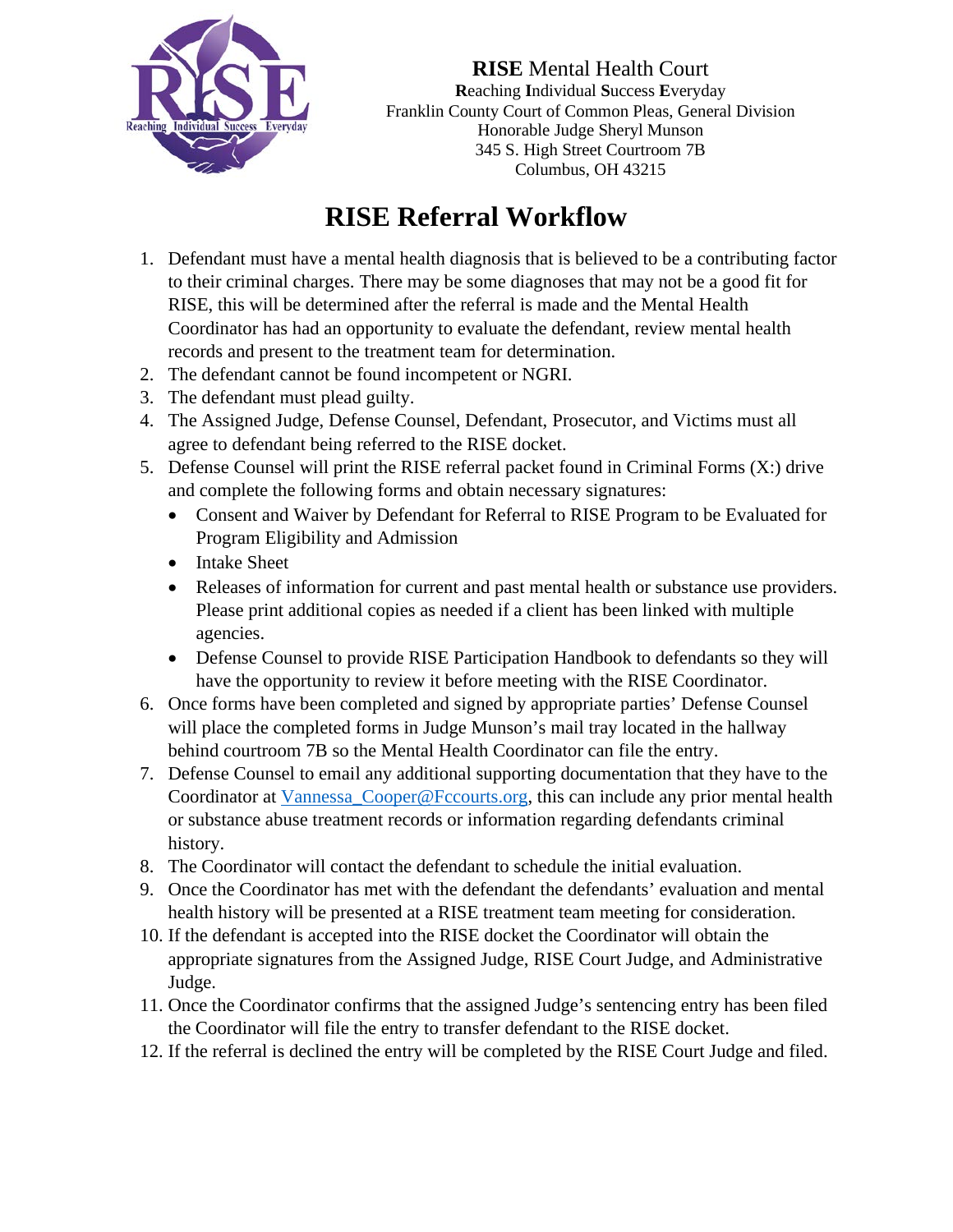#### **IN THE FRANKLIN COUNTY COURT OF COMMON PLEAS CRIMINAL DIVISION**

| STATE OF OHIO,   | Case No.     |  |
|------------------|--------------|--|
|                  |              |  |
|                  |              |  |
| <b>Plaintiff</b> |              |  |
|                  |              |  |
| v.               | <b>Judge</b> |  |
|                  |              |  |
|                  |              |  |
|                  |              |  |
| Defendant.       |              |  |

#### **CONSENT AND WAIVER BY DEFENDANT FOR REFERRAL TO RISE PROGRAM TO BE EVALUATED FOR PROGRAM ELIGIBILITY AND ADMISSION**

By signing my name below, I hereby give my consent to be interviewed by court staff who operate the Franklin County Common Pleas Court's "Reaching Individual Success Everyday" Program, known as the "RISE Program" for the purpose of determining if I am eligible for admission to the RISE Program. I have received the Program Description of the RISE Program and understand that this is a voluntary program of the court.

I understand that if I am eligible and accepted for admission to the RISE Program:

- 1. that if I am found guilty or plead guilty to a felony, that I will then be sentenced by my originally assigned judge who will then transfer my case(s) to the RISE Program judge, and
- 2. for any pending alleged community control violations or in the case of judicial release, my community control supervision will be transferred to the RISE Program judge.

This page 1 initialed by the defendant: \_\_\_\_\_\_\_\_\_\_\_\_\_\_\_\_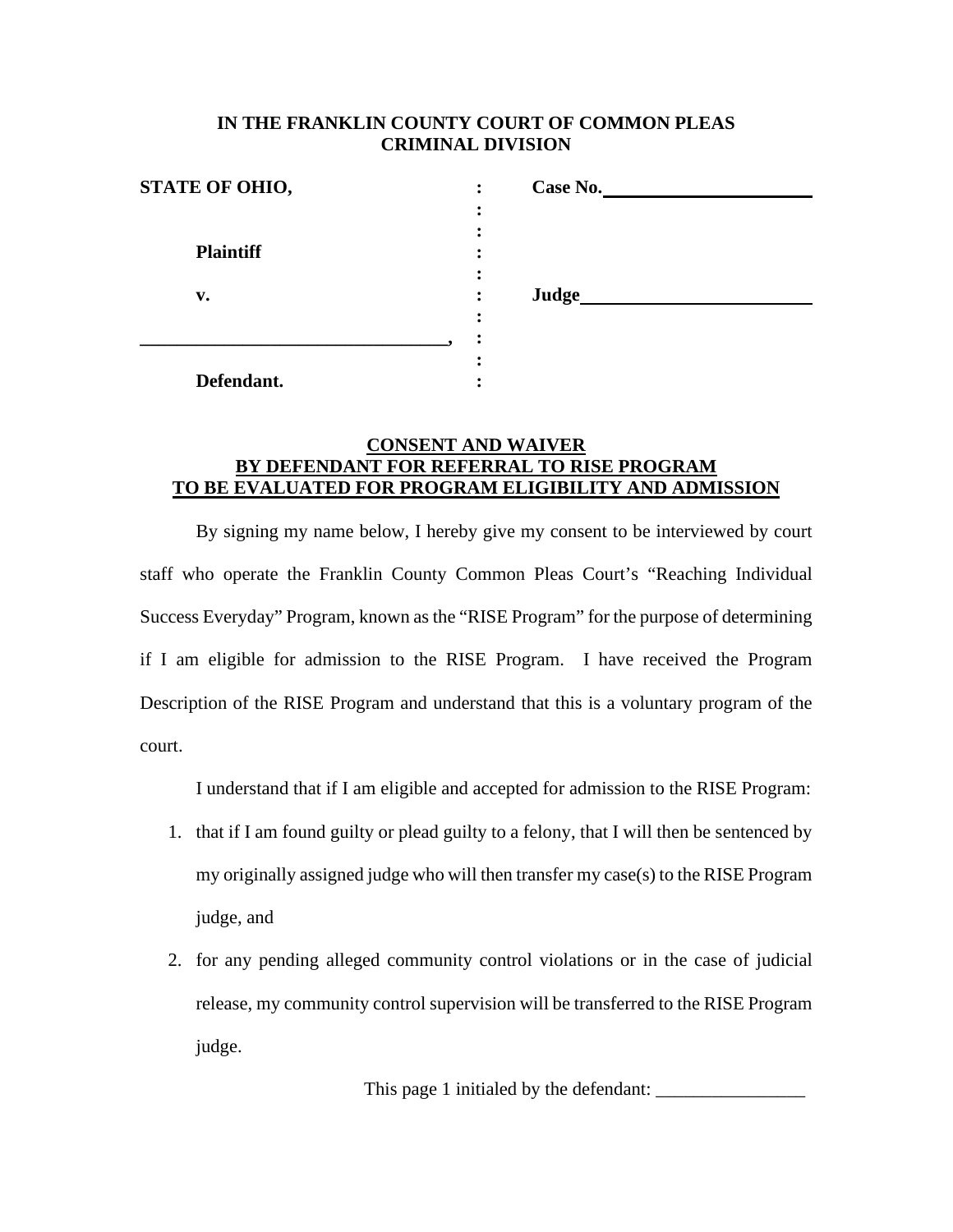I understand that if I am accepted to the RISE Program, I will be required to participate in a court-ordered treatment program with conditions of supervision that are established to further my successful participation in the community. I also understand that, at any time before I may be admitted to the RISE Program, I may express my desire to not participate, which will make me ineligible for the RISE Program, leaving my case(s) with the judge to whom they were originally assigned.

I hereby give my consent to be evaluated for eligibility and admission to the RISE Program. I agree to give truthful and accurate answers to the questions I am asked in being evaluated for eligibility and admission to the RISE Program. I understand that only my attorney may receive the information I provide in being evaluated for the RISE Program and that my attorney is subject to confidentiality under the attorney-client privilege in receiving such information. I further understand that the information I give in being evaluated for the RISE Program will not be provided to the State of Ohio and is not subject to discovery by the State of Ohio under the Rules of Criminal Procedure and any other law or rule.

I know of no serious physical health problem that would keep me from completing the RISE Program. I know of no pending charges or detainers from any jurisdiction that would prevent me from entering or completing the RISE Program.

I understand that, if I am eligible and accepted to the RISE Program, I will be supervised by the RISE Program judge in complying with the programming and rules

This page 2 initialed by the defendant: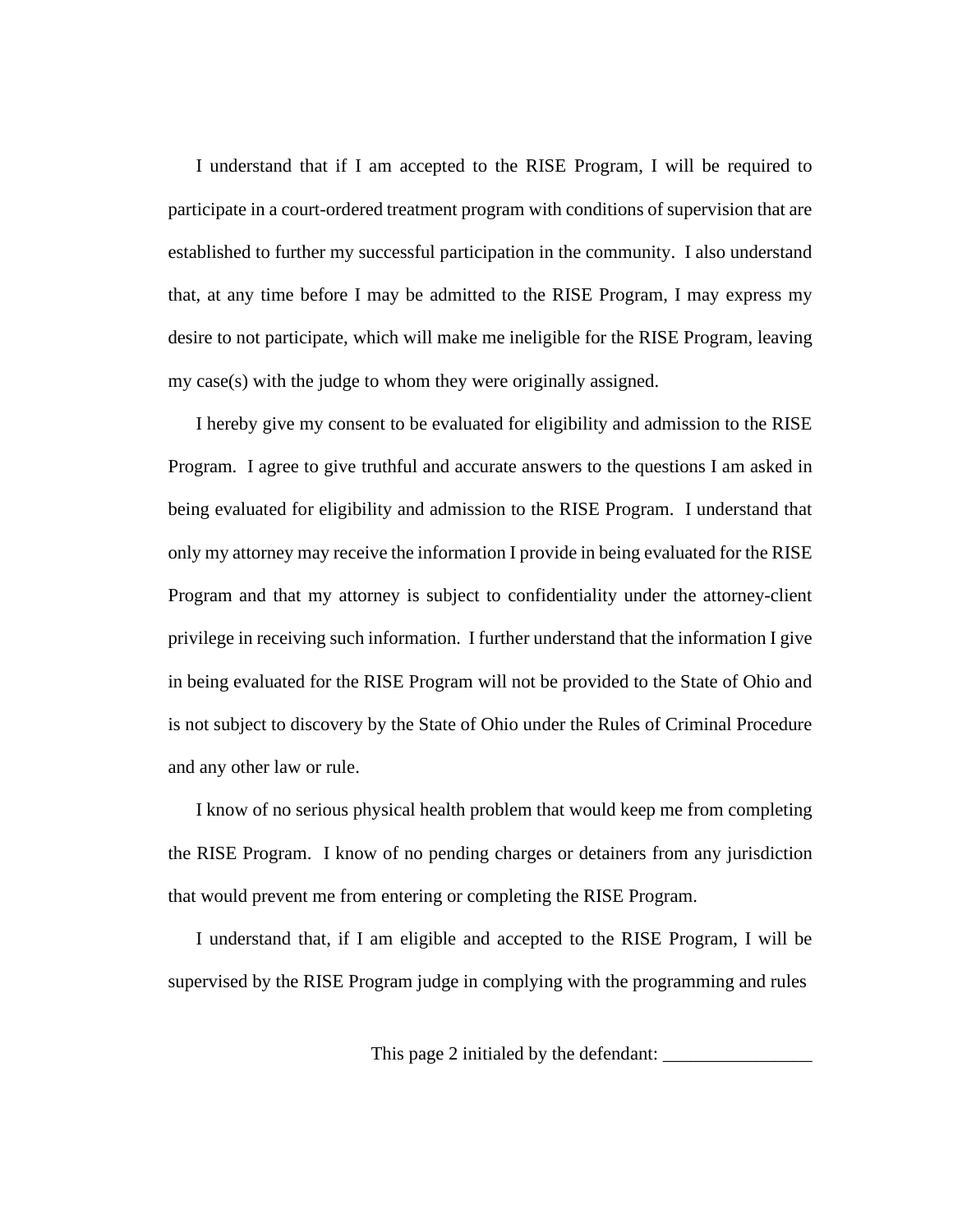of the RISE Program. I further understand that if I am terminated from the RISE Program for any reason after being admitted to the program, final sentencing will be the responsibility of the RISE Program judge and not my originally assigned judge, unless that judge happens to be the RISE Program judge.

I have been informed and understand that evaluation for the RISE Program does not guarantee my eligibility or admission to the RISE Program. I further understand that if I am not determined to be eligible for or am not admitted to the RISE Program, my pending cases or probation violation matters shall remain on the originally assigned judge's docket for final resolution, unless I later become eligible and am admitted as a participant of the RISE Program.

#### **SIGNED:**

| Defendant                        | Date |
|----------------------------------|------|
| <b>APPROVED:</b>                 |      |
| <b>Counsel for Defendant</b>     | Date |
| <b>Counsel for State of Ohio</b> | Date |
| Originally Assigned Judge        | Date |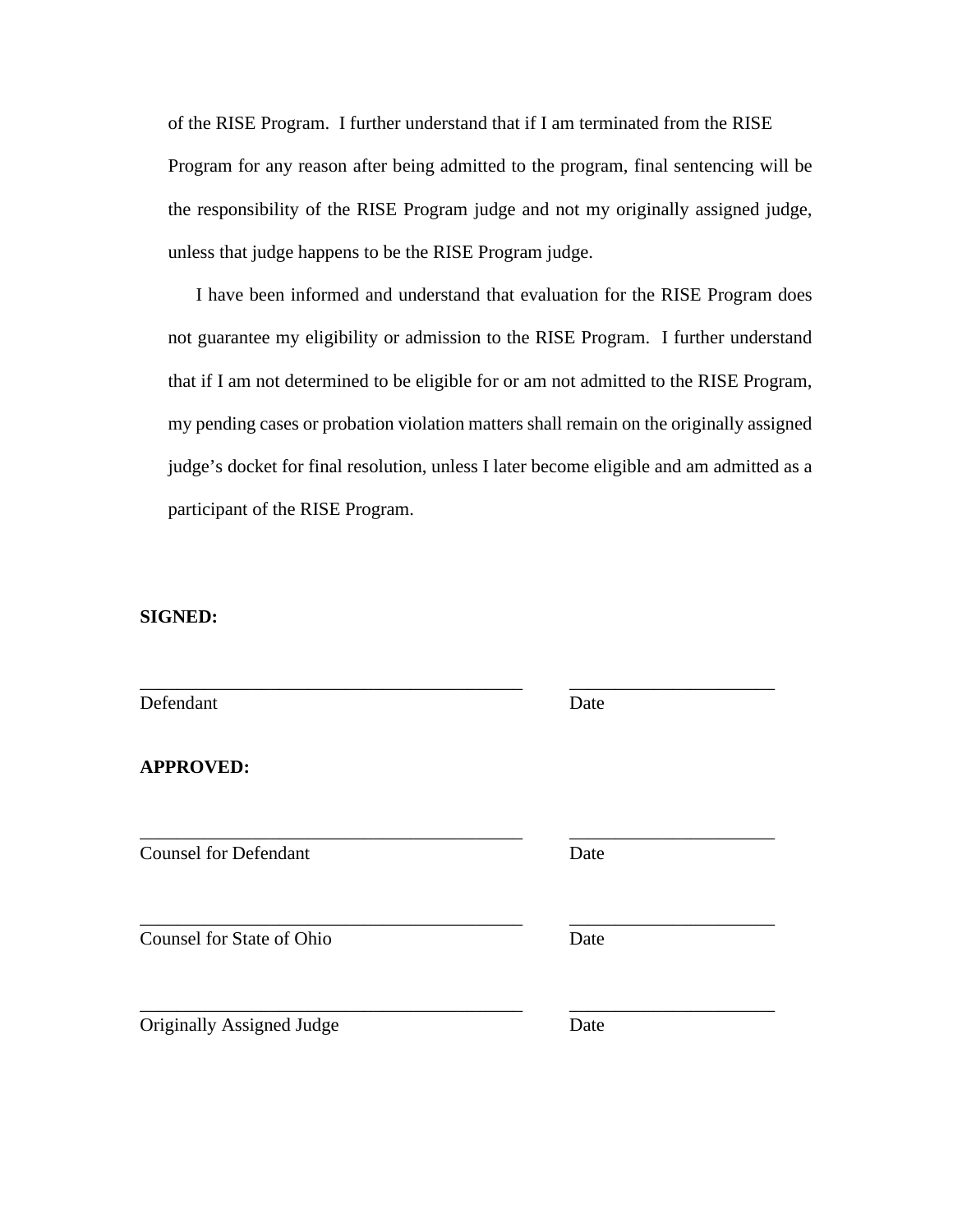# FRANKLIN COUNTY COURT OF COMMON PLEAS **INTAKE SHEET** ADULT PROBATION DEPARTMENT

# **Defendant Information**

|                       | Middle |                                                                          | Maiden                                                                                                                                                                                                                                                                                                                                                                                                                                             |
|-----------------------|--------|--------------------------------------------------------------------------|----------------------------------------------------------------------------------------------------------------------------------------------------------------------------------------------------------------------------------------------------------------------------------------------------------------------------------------------------------------------------------------------------------------------------------------------------|
|                       |        |                                                                          |                                                                                                                                                                                                                                                                                                                                                                                                                                                    |
|                       |        |                                                                          |                                                                                                                                                                                                                                                                                                                                                                                                                                                    |
|                       |        |                                                                          |                                                                                                                                                                                                                                                                                                                                                                                                                                                    |
| City                  | State  | Zip Code                                                                 |                                                                                                                                                                                                                                                                                                                                                                                                                                                    |
| City<br><b>Street</b> | State  | Zip Code                                                                 |                                                                                                                                                                                                                                                                                                                                                                                                                                                    |
|                       |        |                                                                          |                                                                                                                                                                                                                                                                                                                                                                                                                                                    |
|                       |        |                                                                          |                                                                                                                                                                                                                                                                                                                                                                                                                                                    |
|                       |        |                                                                          |                                                                                                                                                                                                                                                                                                                                                                                                                                                    |
|                       |        |                                                                          |                                                                                                                                                                                                                                                                                                                                                                                                                                                    |
|                       |        |                                                                          |                                                                                                                                                                                                                                                                                                                                                                                                                                                    |
|                       |        |                                                                          |                                                                                                                                                                                                                                                                                                                                                                                                                                                    |
|                       |        |                                                                          |                                                                                                                                                                                                                                                                                                                                                                                                                                                    |
|                       |        |                                                                          |                                                                                                                                                                                                                                                                                                                                                                                                                                                    |
|                       |        |                                                                          |                                                                                                                                                                                                                                                                                                                                                                                                                                                    |
| No Contest No. 2014   |        |                                                                          |                                                                                                                                                                                                                                                                                                                                                                                                                                                    |
| Felony<br>degree      |        |                                                                          | Charge<br>Degree                                                                                                                                                                                                                                                                                                                                                                                                                                   |
|                       |        |                                                                          |                                                                                                                                                                                                                                                                                                                                                                                                                                                    |
|                       |        |                                                                          |                                                                                                                                                                                                                                                                                                                                                                                                                                                    |
|                       |        |                                                                          |                                                                                                                                                                                                                                                                                                                                                                                                                                                    |
|                       |        |                                                                          |                                                                                                                                                                                                                                                                                                                                                                                                                                                    |
|                       |        |                                                                          |                                                                                                                                                                                                                                                                                                                                                                                                                                                    |
|                       |        |                                                                          |                                                                                                                                                                                                                                                                                                                                                                                                                                                    |
|                       | First  | Case Information<br><b>Example 21 Judicial Release</b><br>Guilty by Jury | $\Box$ Home<br>Intervention in Lieu of Conviction Granted<br>Is the defendant in custody? Yes No If so, what facility? _______________________ Being released before dispo? Yes No<br><b>Guilty by Court</b><br><b>Conviction Charges</b><br>Is defendant currently on probation and/or pretrial? Yes No If so, what is the officer's name?<br>*** If the defendant has additional case number(s), then please fill out the attached intake sheet. |

**Revised: 3/3/2022**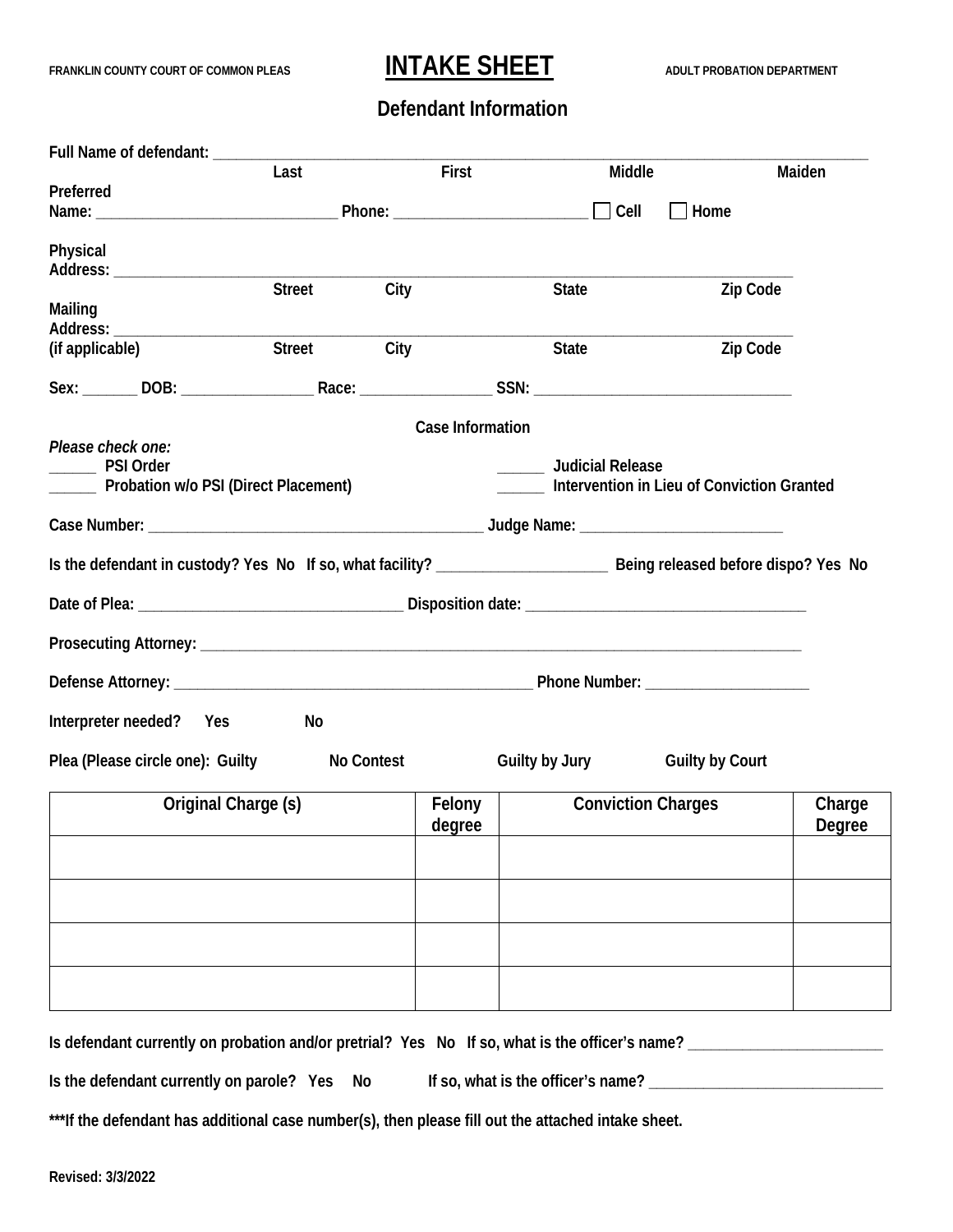# **ADDITIONAL INTAKE SHEET**

| Plea (Please circle one): Guilty | No Contest |                  | Guilty by Jury | <b>Guilty by Court</b>    |                  |
|----------------------------------|------------|------------------|----------------|---------------------------|------------------|
| Original Charge (s)              |            | Felony<br>degree |                | <b>Conviction Charges</b> | Charge<br>Degree |
|                                  |            |                  |                |                           |                  |
| Plea (Please circle one): Guilty | No Contest |                  | Guilty by Jury | <b>Guilty by Court</b>    |                  |
| Original Charge (s)              |            | Felony<br>degree |                | <b>Conviction Charges</b> | Charge<br>Degree |

| ucyı ce | <u>nedi ee</u> |
|---------|----------------|
|         |                |
|         |                |
|         |                |
|         |                |
|         |                |
|         |                |
|         |                |

| Case Number:                     |            |                  | Judge Name: ___________ |                           |                  |
|----------------------------------|------------|------------------|-------------------------|---------------------------|------------------|
| Plea (Please circle one): Guilty | No Contest |                  | Guilty by Jury          | <b>Guilty by Court</b>    |                  |
| Original Charge (s)              |            | Felony<br>degree |                         | <b>Conviction Charges</b> | Charge<br>Degree |
|                                  |            |                  |                         |                           |                  |
|                                  |            |                  |                         |                           |                  |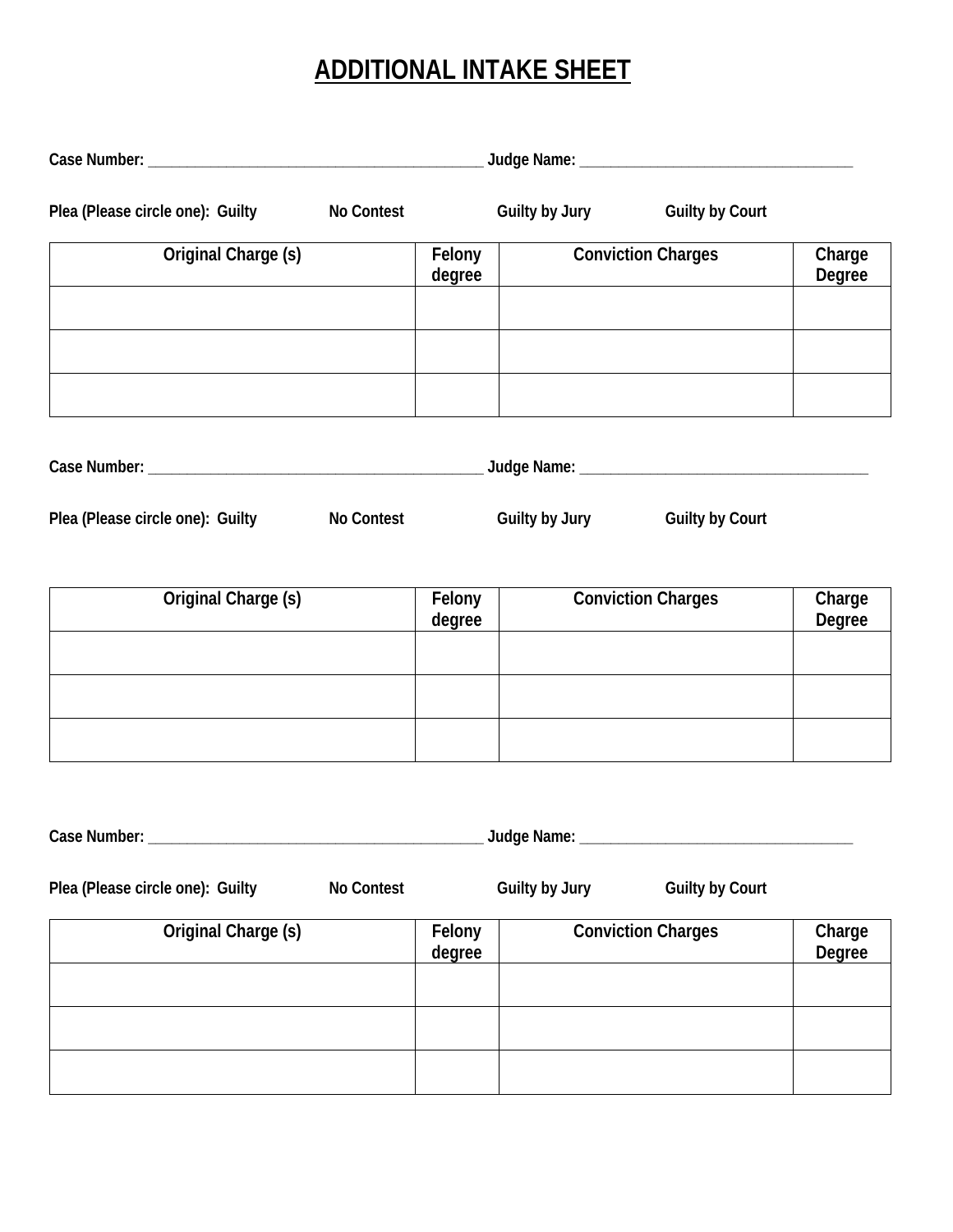#### **FRANKLIN COUNTY COURT OF COMMON PLEAS GENERAL DIVISION Honorable Judge Sheryl Munson 345 S. High Street Courtroom 7B Columbus, OH 43215**

#### \_\_\_\_\_\_\_\_\_\_\_\_\_\_\_\_\_\_\_\_\_\_\_\_\_\_\_\_\_\_\_\_\_\_\_\_\_\_\_\_\_\_\_\_\_\_\_\_\_\_\_\_\_\_\_\_\_\_\_\_\_\_\_\_\_\_\_\_\_\_\_\_\_\_\_\_\_\_\_\_\_\_\_\_\_\_\_\_\_\_\_\_\_\_\_\_\_\_\_\_\_\_\_\_\_\_\_\_\_\_\_\_\_\_\_\_\_\_\_\_\_\_\_\_\_\_\_\_\_\_\_\_\_\_\_\_\_\_\_\_\_\_\_\_\_\_\_\_\_\_\_\_\_\_\_\_\_\_\_\_\_\_\_\_\_\_\_\_\_\_\_\_\_\_\_\_\_\_\_\_\_\_\_\_\_\_\_\_\_\_\_\_\_\_\_\_\_\_\_\_\_\_\_\_\_\_\_\_\_\_\_\_\_\_\_\_\_\_\_\_\_\_ **AUTHORIZATION FOR RELEASE OF INFORMATION**

# **To be completed by the defendant for current and previous mental health and substance use providers. Please complete a separate form for each agency.**

#### **Requesting Party:**

Franklin County Common Pleas Court, General Division Vannessa Cooper, RISE Mental Health Court Coordinator E-mail: Vannessa\_Cooper@fccourts.org PHONE: 614-525-3768 FAX: 614-525-4240

#### **Items marked with \* are required fields.**

**\*CLIENT NAME: \_\_\_\_\_\_\_\_\_\_\_\_\_\_\_\_\_\_\_\_\_\_\_\_\_\_\_\_\_\_\_\_\_\_\_\_\_\_\_\_\_\_\_\_\_\_\_\_\_\_\_\_\_\_ \*DATE OF BIRTH: \_\_\_\_\_\_\_\_\_\_\_\_\_\_\_\_\_\_\_**

**\*SSN (Last 4 only): XXX-XX-\_\_ \_\_ \_\_ \_\_** 

The undersigned hereby authorizes the following agencies/organizations to **release to or exchange information with** the Franklin County Common Pleas Court:

| Email: |  |
|--------|--|

#### **Information to be disclosed includes:**

Assessments, diagnosis, prognosis, mental health history, substance abuse history, medical information, drug screen results, treatment plans, discharge planning/summaries, progress in treatment, participation in treatment, presence in treatment

The undersigned understands the requested information may be used in preparation of a court investigation and ongoing monitoring of the above case or any other case that may come before the Court involving the undersigned. The information obtained through this release may be shared by the Court for the purpose of further assessment, treatment planning, and ongoing monitoring. The undersigned has the right to consult with counsel prior to signing this release and has either done so or voluntarily waives the right to do so. The undersigned releases the Franklin County Common Pleas Court and the person or entity releasing information with the Court from any legal liability that may arise from the release of the requested information. This authorization includes records covered by **42 CFR Part 2** and is protected by Federal Confidentiality Rules, prohibiting further disclosure unless expressly permitted by the written consent of the undersigned or as otherwise permitted by 42 CFR Part 2.

This authorization may be revoked in writing at any time, except for information that has been previously released in accordance with this authorization. This authorization will automatically expire upon the undersigned completion or termination from the RISE Specialty Docket.

By signing this release, I voluntarily consent to disclosure for the purpose or need and to the extent or nature indicated above. This information is limited to the person or organization named above and may include HIV or AIDS results. I understand my records are confidential and protected under state regulation, federal regulations (42 CFR, Part 2), and the confidentiality of alcohol and drug abuse patient records that further disclosure is prohibited. I also understand that I may not revoke authorization if it is expressly contingent to an order of the Court to which this program is a party in fact, unless otherwise denoted.

\*The undersigned acknowledges that he/she has read this release of information and fully understands the nature of this release. \*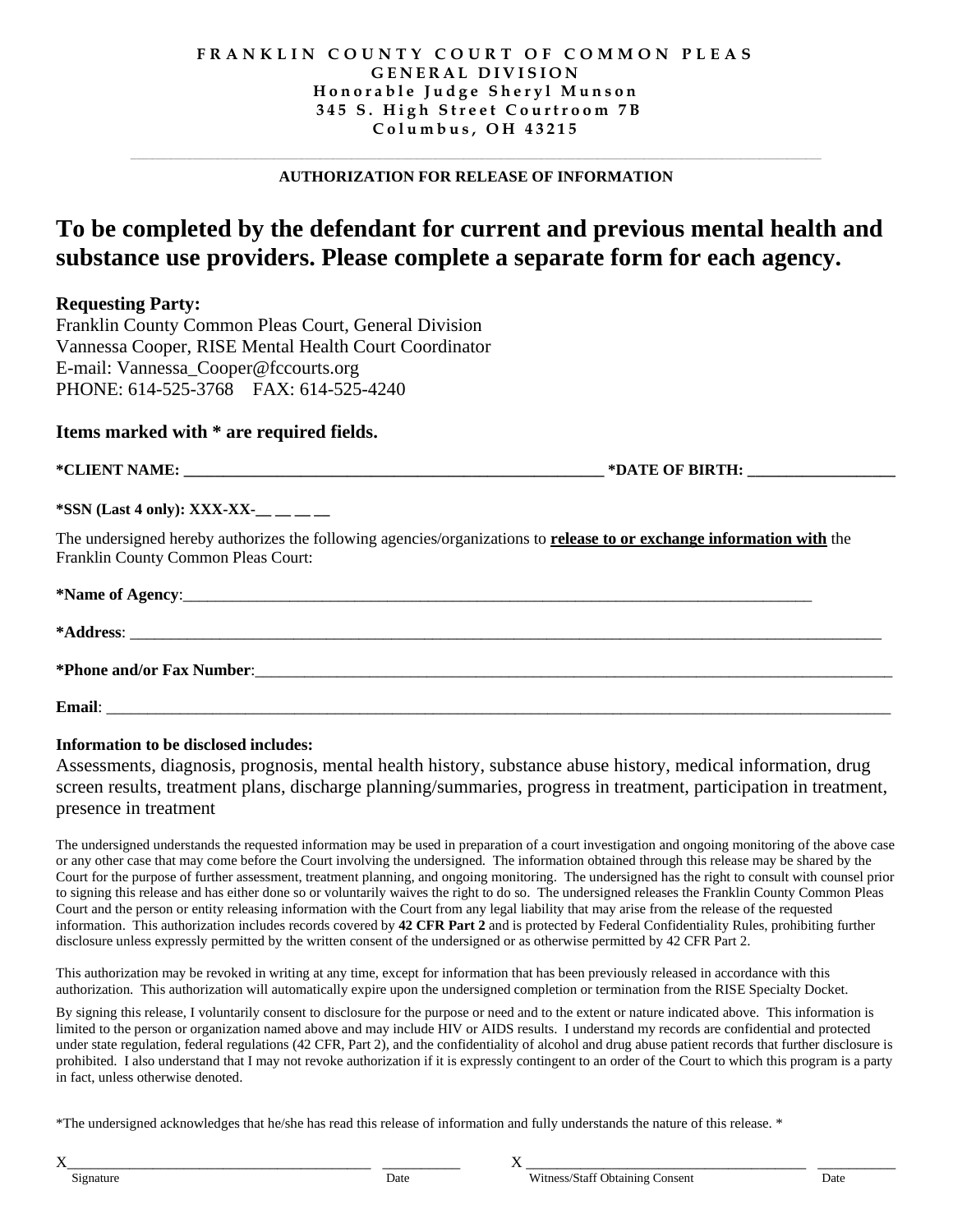

# Participant Handbook

FRANKLIN COUNTY COURT OF COMMON PLEAS **GE NERAL DIVIS IO N**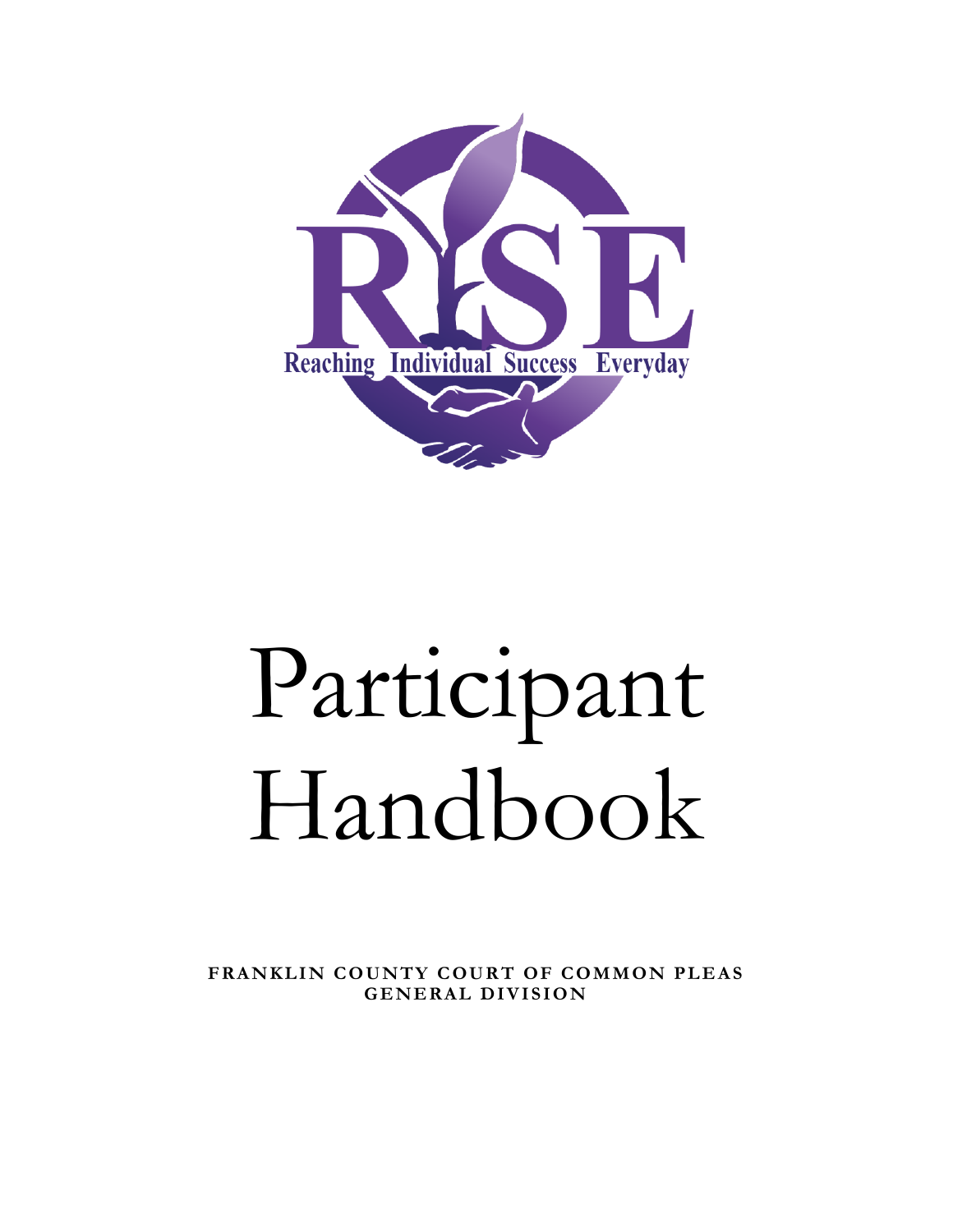FRANKLIN COUNTY COURT OF COMMON PLEAS, GENERAL DIVISION

# **RISE MENTAL HEALTH COURT**

R E A CHING INDIVIDUAL SUCCESS EVERYDAY

**3 45 S . HI GH ST. , CT . RM. 7 B COLUMBUS, OH 43215 PH O NE 614 .5 25. 37 70 • FAX 61 4. 525 .4 24 0**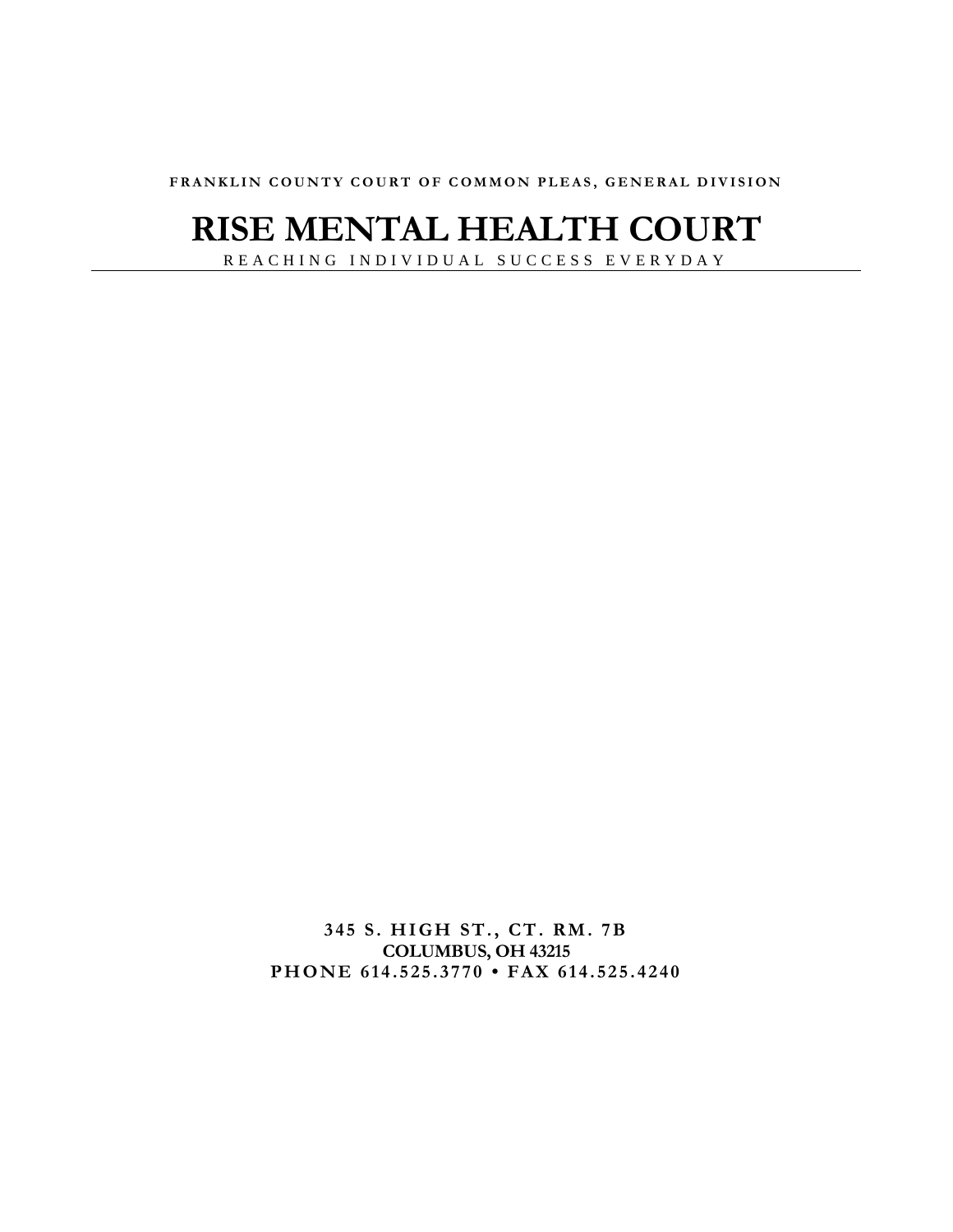# **TABLE OF CONTENTS**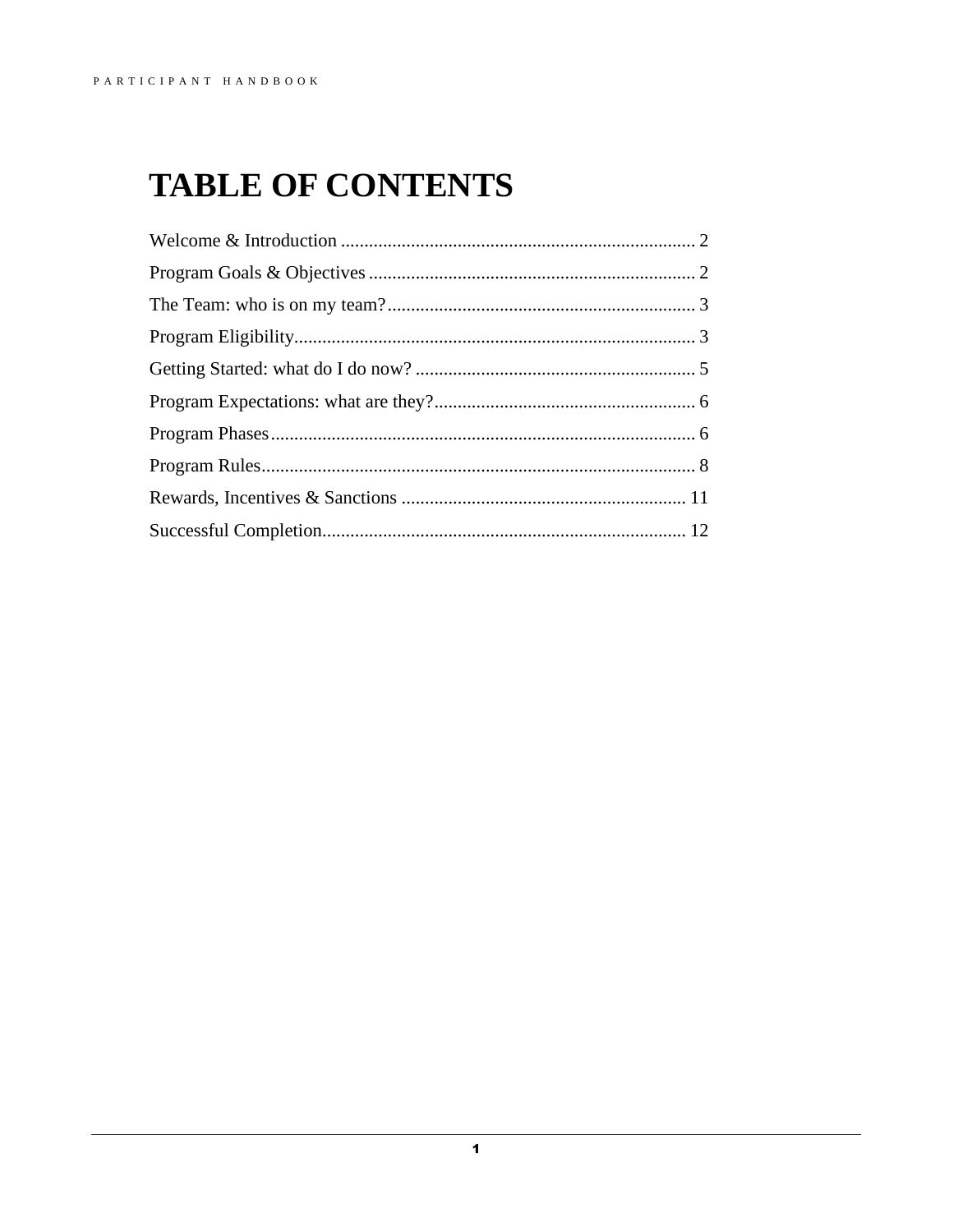## **Welcome to theRISEMental Health Court**

This Handbook has been created to help you succeed in the RISE Mental Health Court Program.

**Congratulations!** You have been accepted into the **RISE Mental Health Court Program**. This program is designed to give you the tools and support that you need to take an active role in your mental health recovery.

**A person's mental illness DOES NOT define them**; but it can lead to instability in a person's life, hospitalization, involvement with law enforcement and the court system, arrests, and jail or prison time. This program is designed to help you avoid all of those things.

You will be given the **tools** you need to succeed in this program, and you will have a **dedicated team of professionals** to support you throughout the process.

We will work **WITH YOU** to stabilize your mental illness, keep you out of the criminal justice system, and help you create a healthy and happy life for yourself.

This **Handbook** is written to explain the goals of The Program so that you will know what you need to do in order to succeed. It should also help answer any questions you may have about the RISE Mental Health Court Program.

This handbook also tells you who is on the **RISE Treatment Team**. The Treatment Team is made up of people who will help and support you as work through The Program.

This is **YOUR HANDBOOK**. Please read it carefully, take notes in it, and keep it in a safe place.

## **Program Goals and Objectives**

The RISE Mental Health Court is a court-supervised, intensive case management program for people who have been diagnosed with a serious mental illness which has played a part in that person being involved in the criminal justice system. The goal of The Program is to help you develop a strong **mental health recovery plan** which will help you live a stable and law-abiding life.

#### **If you choose to participate in The Program, you will be required to do the following:**

- **Work with a Treatment Team** that will help you throughout The Program and keep track of your progress.
- **Appear before the RISE Court Judge** at court hearings on a regular basis.
- **Complete the four phases** of The Program.
- Stay **clean and sober**.

The Program consists of **four phases** which must be *completed successfully prior* to graduation. The RISE Mental Health Court Program typically takes a minimum of **twenty-four (24) months to**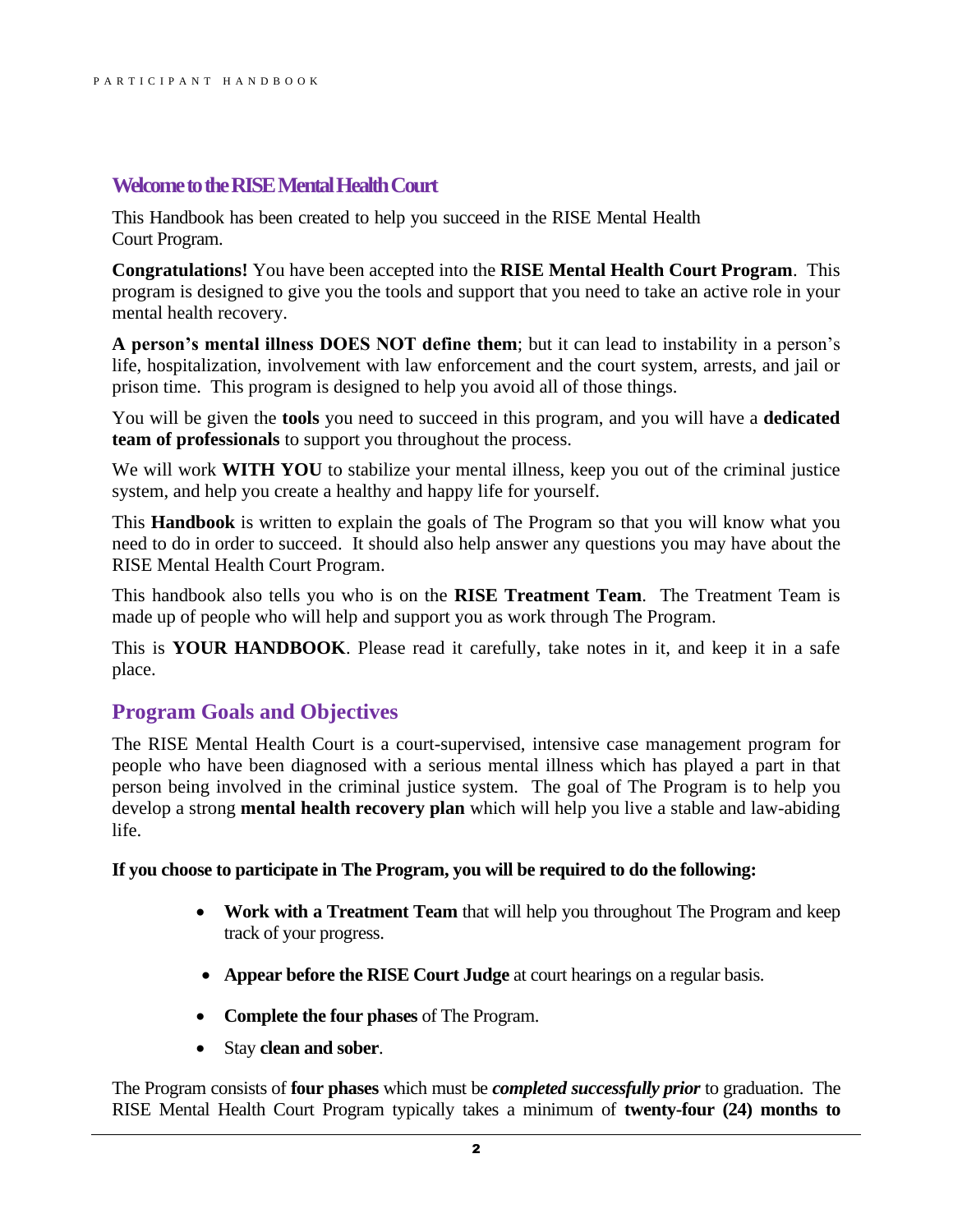**complete BUT the recovery process is different for everyone** - it is possible The Program could take longer or shorter than twenty-four (24) months.

# **INDIVIDUAL SUCCESS: Remember: Success is progress in The Program and taking responsibility for your mental health recovery. Sometimes this takes time!**

# **The Team: Who is on my Team?**

The RISE Court Treatment Team is made up of individuals who will work together to help you achieve success while you are in The Program. They will meet regularly to discuss your progress and they will make recommendations about rewards, incentives, sanctions, phase movement, successful completion, and termination. Your Treatment Team will help and support you during your time in The Program and **they are committed to helping you achieve success.**

#### **INDIVIDUAL RESPONSIBILITY:**

**Remember: You are the most important person when it comes to your success in The Program. Your Treatment Team is here to help you, but you are the one who must do the work!**

#### **YOUR TEAM includes:**

- You
- The Mental Health Court Judge
- The Mental Health Court Program Coordinator
- Case Manager
- Treatment Providers (counselor, psychiatrist, psychologist, therapist, etc.)
- Probation Officer
- Defense Attorney
- Prosecutor
- Other Providers

Your **success** in your **progress and recovery is directly related to your performance** in The Program, and you will be expected to talk about your progress during each court session.

# **Program Eligibility**

The Program starts with a referral. Referrals can be made by the originally assigned judge at the request of a probation officer, case manager, attorney, prosecutor, or another concerned individual. Referrals can be made at any time post-conviction—including at sentencing, as a result of a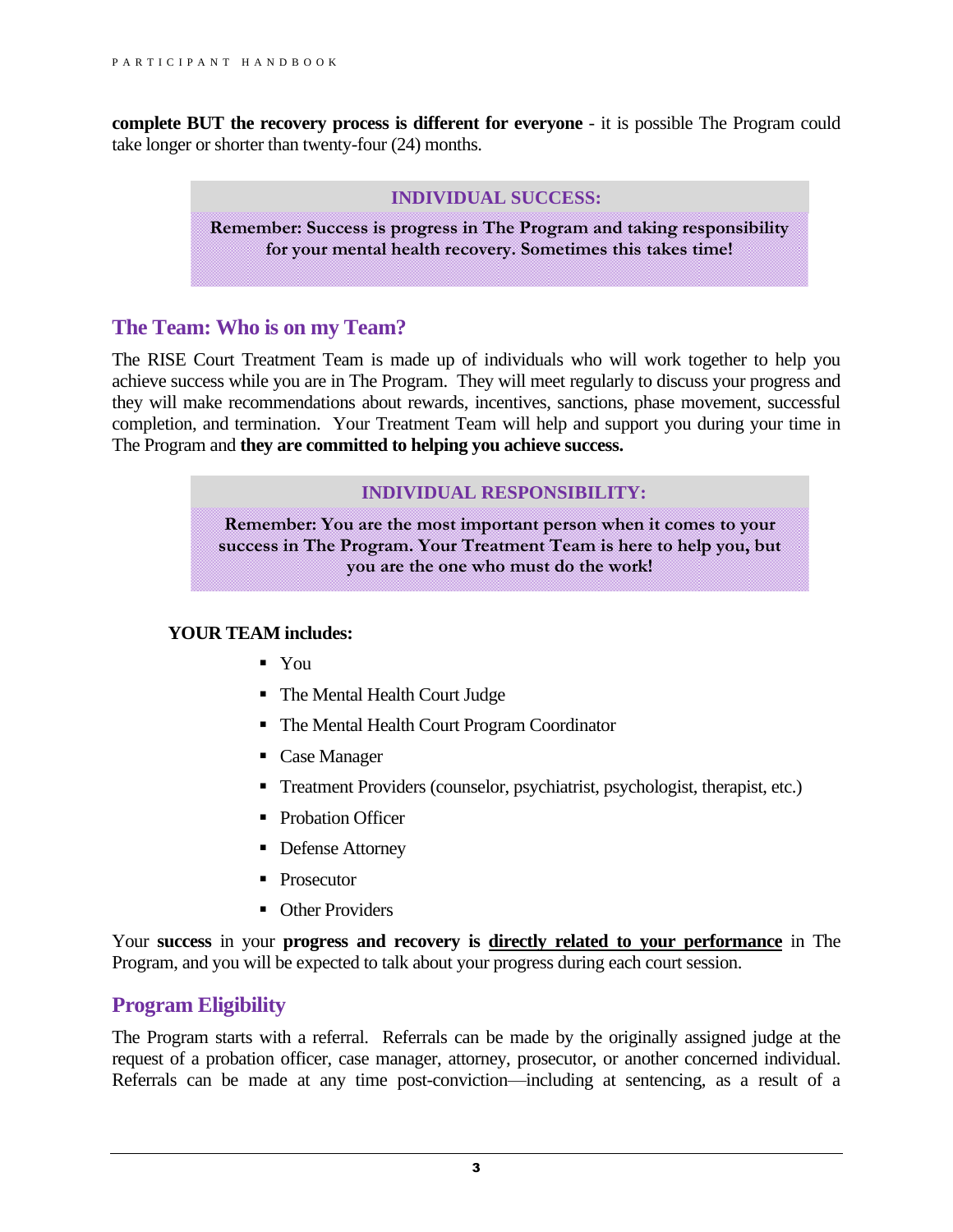community control violation, as a condition of Intervention in Lieu of Conviction, or as a condition of judicial release.

After a referral is made, the next step is to find out if you are eligible. You will be screened to make this decision. This is a two-step process:

**Step ONE:** Meet with The Program Coordinator to see if you are legally eligible.

**Step TWO**: Meet with a clinician and/or The Program Coordinator to see if you are clinically eligible.

**Before being accepted into RISE Court, you must meet the clinical and legal criteria. Keep in mind, even if you are found eligible, that does NOT create a right to participate in the RISE Court.** 

**IF YOU ARE NOT ELIGIBLE** for The Program, fail to appear for your assessment, or fail to comply in any way prior to acceptance, **your case will proceed in front of the judge who was originally assigned to your case.**

**Legal Criteria:**

- $\triangleright$  Individual is at least 18 years of age.
- ➢ Individual makes him/herself available for the assessment.
- $\triangleright$  Individual is charged with an eligible offense: one that is subject to a community control sanction.
- $\triangleright$  Individual must plead guilty prior to being accepted into the RISE Mental Health Court.
- $\triangleright$  In cases involving violence, the victim(s) input will be strongly considered in deciding legal eligibility.

#### **A Person MAY be INELIGIBLE for the RISE Mental Health Court Program if any of the following apply:**

- ➢ Individual is charged with any sex offense or is a sex offender registrant.
- $\triangleright$  Individual is charged with an offense involving a child victim.
- $\triangleright$  Individual has a history of serious or repetitive violence.
- ➢ Individual is NGRI or Incompetent to Stand Trial.
- ➢ Individual has a history of sex offenses, child victim offenses.
- $\triangleright$  Individual has a history of offenses which were not driven by mental illness.
- $\triangleright$  Individual poses a significant risk of harm to the RISE Mental Health Court staff and/or other RISE participants.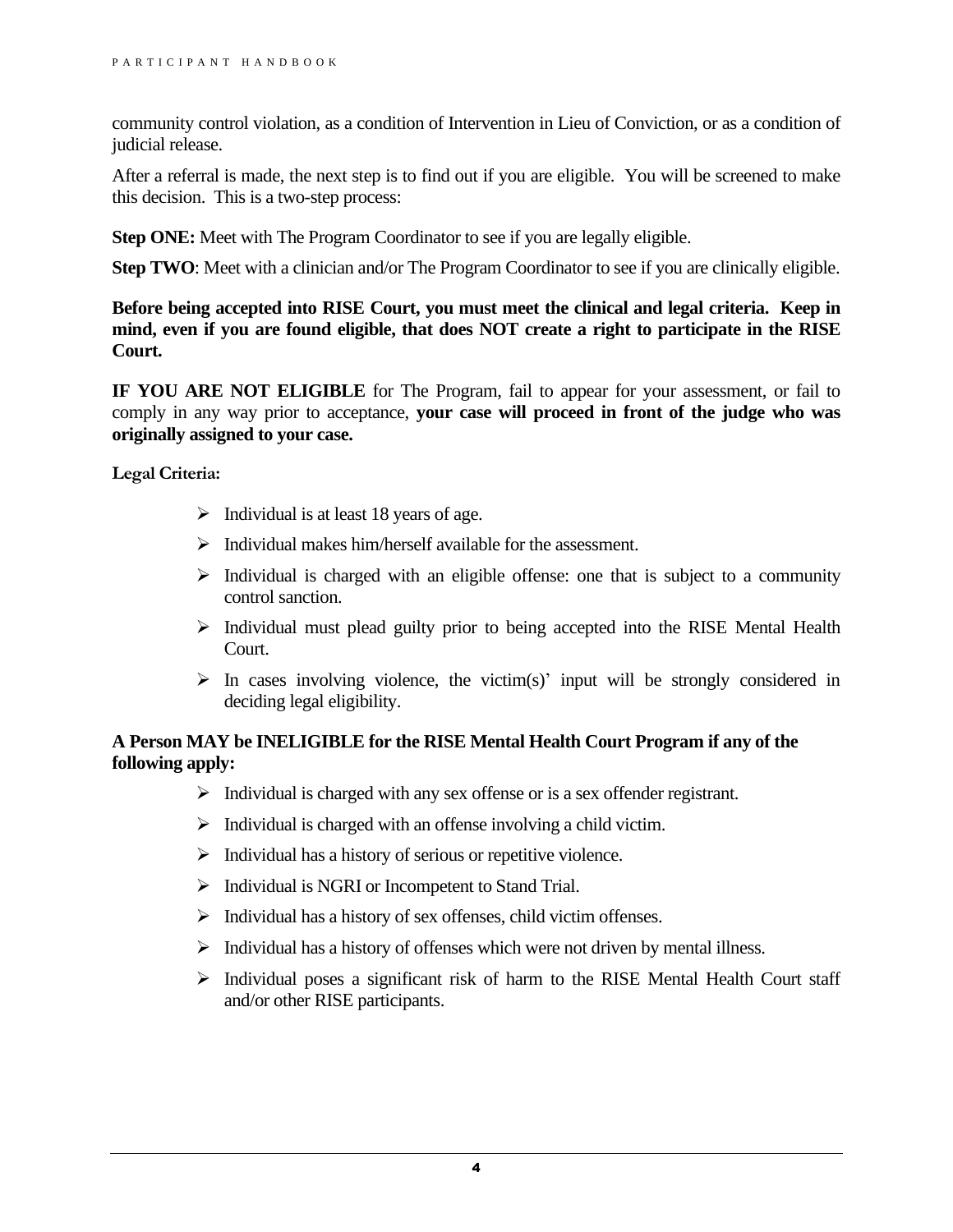#### **Clinical Criteria**

#### **In order to determine your clinical eligibility for The Program, you will be assessed by a properly licensed and trained professional to discuss your current symptoms and your history of treatment.**

Eligible individuals must have a **severe mental illness** as described in the most current edition of the Diagnostic and Statistical Manual of Mental Disorders (DSM), and as diagnosed by a licensed mental health professional (psychiatrist, psychologist, licensed professional clinical counselor, licensed independent social worker, or licensed independent marriage and family therapist).

#### **Other Considerations:**

- Mental illness was a factor contributing to the commission of the offense.
- Desire to be clean of all illicit substances.
- Acknowledgement of the need and willingness to take prescribed medication.
- Voluntary agreement to participate in The Program and signature on the Participation Agreement.
- The ability to understand both 1) the requirements of the RISE Program, and 2) the consequences for failing to comply.

You will be required to **sign Releases of Information and/or Exchanges of Information** so that all treatment providers can give information to the diagnosing clinician and the Treatment Team. This applies to any and all physicians/doctors who provide care (or have provided care) to you. These releases also allow all of your care providers and team members to stay updated on your performance (including your attendance, progress, prognosis, and participation) in The Program.

**Once the legal and clinical criteria are met,** the RISE Court Treatment Team will discuss whether you should be placed into The Program, and the RISE Court Judge will make the final decision.

## **Getting Started: What do I do now?**

**BEFORE ADMISSION:** If you are accepted into The Program, your original judge will be notified, you will appear back in front of that judge, and he/she will make a final decision as to whether you will be moved to the RISE Mental Health Court Docket.

**In order to participate in the RISE Court, you must have entered a guilty plea. If you were referred due to community control violations, you must admit those violations prior to being admitted. You must do this in open court and on the record. After this hearing, you will be given a date to appear before the RISE Court Judge for your admission hearing.**

**ADMISSION HEARING:** At your admission hearing you will:

- $\triangleright$  Go over the requirements of the RISE Court Docket.
- ➢ Complete the required paperwork and sign the Participation Agreement.
- ➢ Meet the members of your Treatment Team and share contact information.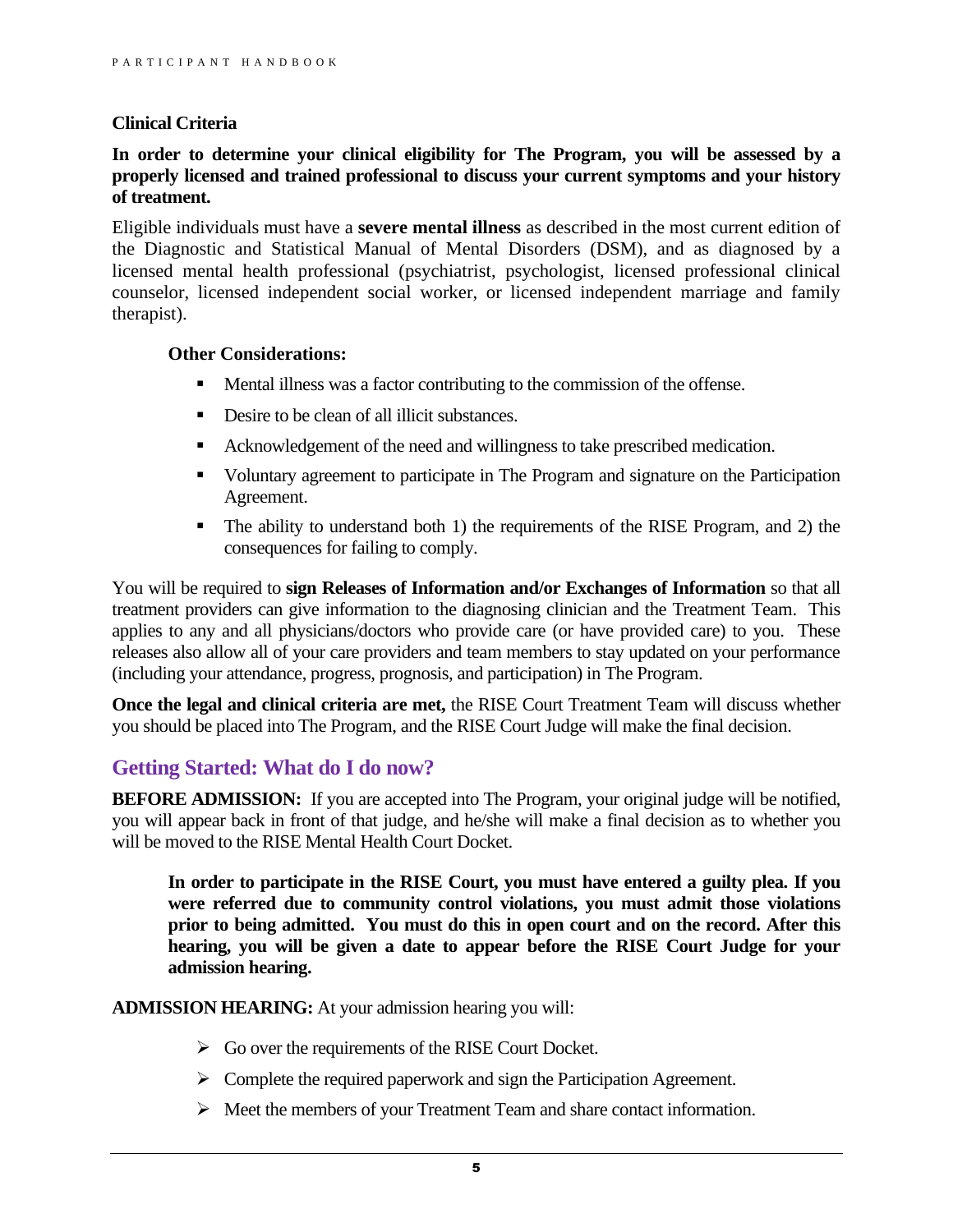$\triangleright$  Ask questions if you have them.

#### **PERSONAL ACCOUNTABILITY:**

Remember: In order to succeed in the RISE Mental Health Program, **you must take responsibility** for your successes and also your mistakes.

# **Program Expectations: What are they?**

After you are officially accepted into The Program, you will meet with Treatment Team members. They will assign your next court date and explain what is expected of you in The Program and what can happen if you do not follow the rules of The Program.

Your Treatment Team will help you create a **Treatment Plan** that is designed for you and your needs.

While you are in The Program, your Treatment Team will expect you to **understand and follow your Treatment Plan**. Your Treatment Team will follow your progress and discuss your progress with the RISE Court Judge in team meetings which will be held prior to court. **You will regularly appear in court before the RISE Court Judge to talk about your progress.** 

To celebrate your progress and successes in RISE Court, you may receive **rewards and/or incentives**. If you are struggling and not complying with the rules of The Program, you may receive **sanctions**. Examples of rewards and sanctions will be discussed later in this handbook.

The Treatment Team will use the following **to monitor your progress** in The Program:

- ➢ Program Phases
- ➢ Program Rules
- $\triangleright$  Incentives and Rewards
- $\triangleright$  Continuum of Sanctions

## **Program Phases**

The RISE Court Program is divided into **four phases**. You will start in Phase I and, as you progress, you will move through the other three phases. **Before moving to a new phase, you must meet certain requirements, submit an application, and have your application approved.**

## **INDIVIDUAL PROGRESS:**

**Remember: Your progress through each phase is related to your performance in the treatment plan. Your progress is not determined by a pre-set timeline.**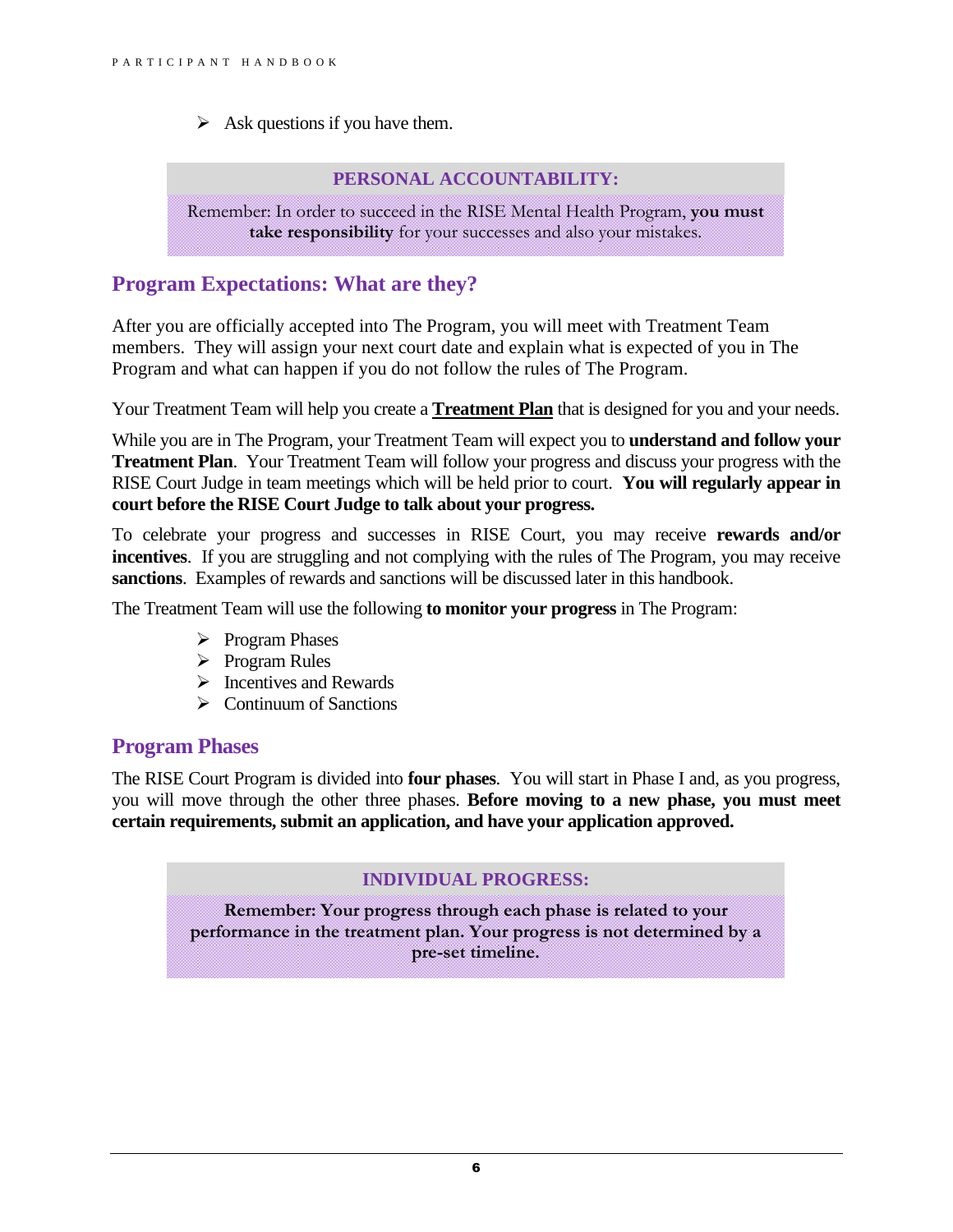#### **PHASE I**

**The Orientation Phase**: During this phase, you will be expected to:

- $\triangleright$  Be assessed for different needs mental health, substance abuse, housing, financial, educational, vocational, and employment.
- $\triangleright$  Engage in residential programming if deemed necessary.
- $\triangleright$  Begin a plan for submitting random urine drug screens.
- ➢ Help create your Treatment Plan.
- ➢ Begin any necessary treatment.
- ➢ Maintain prescribed medication compliance.
- ➢ Complete a Crisis Intervention Plan.
- $\triangleright$  Meet with your probation officer.
- $\triangleright$  Meet with your case manager.
- $\triangleright$  Appear twice per month before the RISE Court Judge.

**Your needs are unique to you – no two Treatment Plans are the same.** The goal of this phase is to ensure that you understand all parts of The Program. **If you do not understand something, ask a question!**

#### **PHASE II**

**The Treatment Phase:** During this phase, you will be expected to:

- ➢ Follow through with your Treatment Plan.
- $\triangleright$  Attend appointments and comply with case management.
- ➢ Maintain prescribed medication compliance.
- $\triangleright$  Not use illicit drugs or alcohol and submit drug screens.
- ➢ Review your Crisis Intervention Plan.
- ➢ Appear before the RISE Court Judge at review hearings at least once a month.

During Phase II, you will be connected with numerous services to help you lead a **psychiatrically stable and crime-free life, including: housing, healthcare, benefits, clothing and personal needs, mental health treatment, substance use treatment, and recovery services.**

#### **PHASE III**

**The Community Reintegration Phase:** During this phase, you will be expected to:

- ➢ Comply with your Treatment Plan.
- $\triangleright$  Continue to remain clean of illicit drugs and alcohol.
- ➢ Maintain prescribed medication compliance.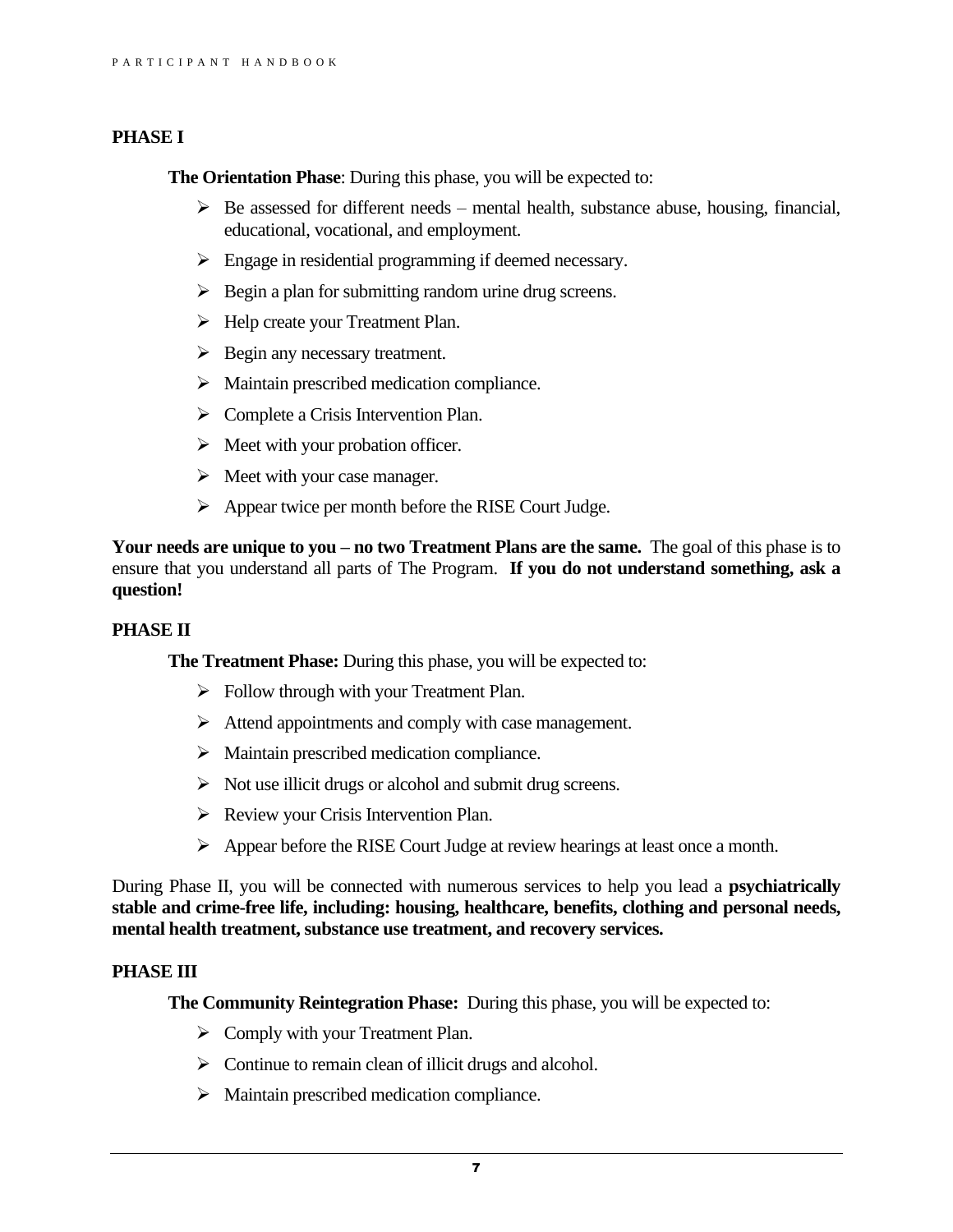- $\triangleright$  Become financially stable (maintain a regular income through employment and/or benefits).
- ➢ Review your Crisis Intervention Plan.
- ➢ Appear before the RISE Court Judge at review hearings at least every 4-6 weeks.

Before completing Phase III, you will need to show **improved and positive relationships, financial stability, continued sobriety, medication compliance, and overall progress in The Program.**

#### **PHASE IV**

**The Maintenance Phase:** During this phase, you will be expected to:

- ➢ Continue to maintain your Treatment Plan.
- $\triangleright$  Continue to remain clean of illicit drugs and alcohol.
- ➢ Maintain prescribed medication compliance.
- $\triangleright$  Show stability in housing, income, and activities.
- ➢ Complete an After-Care Plan.
- ➢ Review and finalize your Crisis Intervention Plan.
- ➢ Prepare for Graduation.
- ➢ Appear before the RISE Court Judge at review hearings at least every 4-6 weeks.

This phase focuses on continuing to **maintain the structure and discipline** that you developed throughout The Program and **demonstrating your ability to remain stable after completing RISE Mental Health Court.**

**After completing the four phases of The Program and the graduation paperwork, you may submit an application for graduation which will be discussed by the Treatment Team.**

## **Program Rules**

While in The Program, you will be expected to follow certain rules:

- o You must stay in contact with your probation officer, case manager, and all treatment providers including physicians, **especially if you move or change phone numbers** (DO NOT NO CALL/NO SHOW).
- o You must attend court hearings on time and speak directly to the RISE Court Judge.
- o You must provide all important paperwork to your case worker including verification of attendance at meetings, therapy, group sessions, counselling, and appointments.
- o You must stay clean of illicit drugs and alcohol and submit urine screens as instructed.
- o You must take all medication as prescribed and report any and all prescribed medications. You must also provide verification of what medication is prescribed to you if that verification is requested.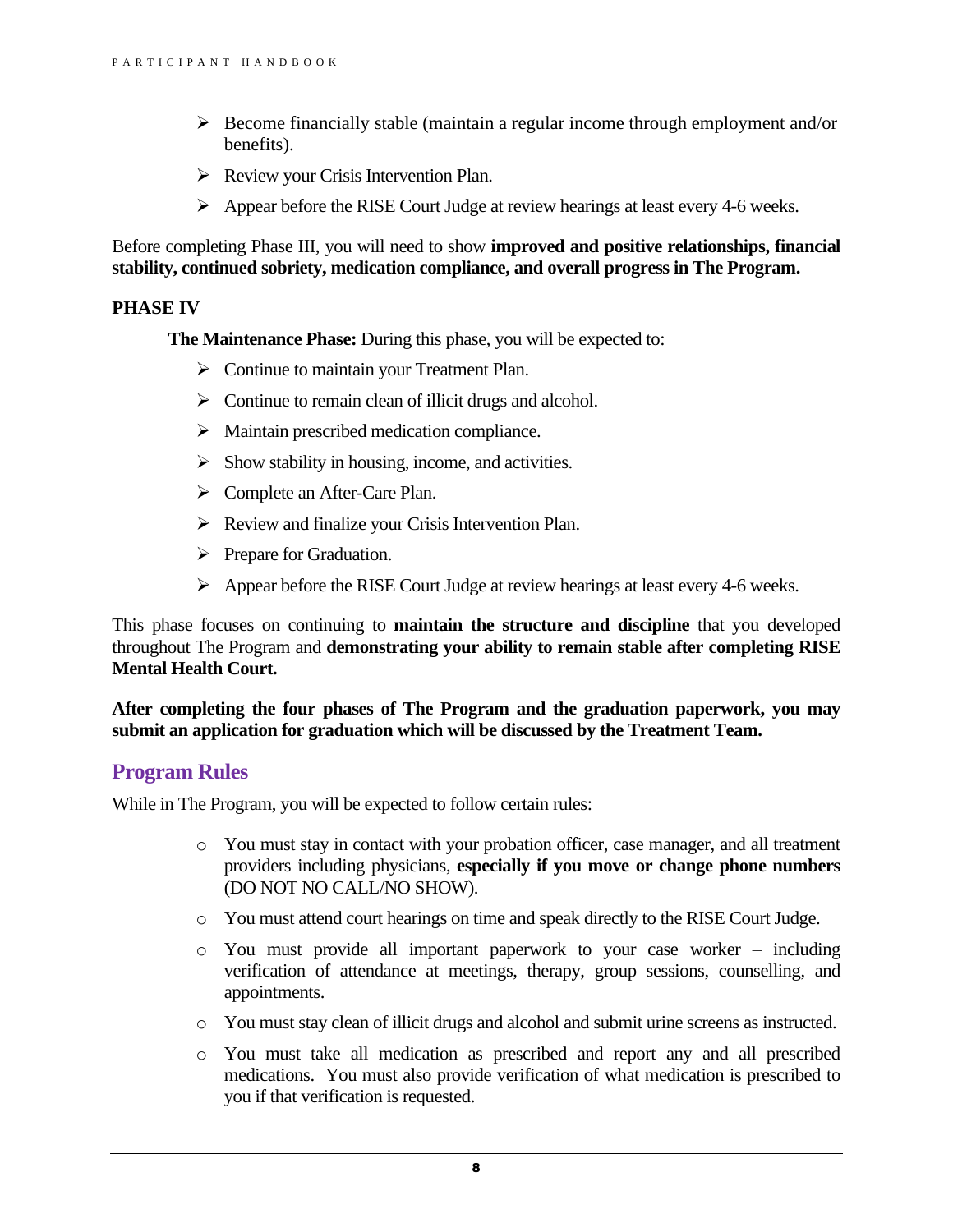- o You must sign all appropriate Releases of Information.
- o You must attend meetings, group/individual counselling, and/or therapy.
- o You must be on time, dressed appropriately, clean, sober, and courteous at all meetings, appointments, and court appearances.
- o You must not associate with persons who abuse drugs and/or alcohol.
- o You must not visit places where alcoholic beverages are served for consumption.
- o You may not leave the State of Ohio without permission.
- o You must follow your Treatment Plan and ensure it is updated and current.
- o You must follow your crisis intervention plan and ensure it is updated and current.

#### **REMAINING DRUG AND ALCOHOL FREE IS A RULE YOU MUST FOLLOW!**

While you are in The Program, you are expected to be **drug and alcohol free** and a testing plan will be created for you. You shall submit to regular, random, and observed alcohol and drug screens while in The Program.

Upon entering The Program, you will be questioned about all recent drug and/or alcohol use, including the date and approximate time of use, the amount and type of substance used, the method of use, and any other relevant information required by staff.

You will be required to sign a release of information allowing the testing agency to share all test results with the RISE Court Treatment Team.

When you first enter The Program, you will submit a full-screen urine sample to establish a baseline for the presence of drug metabolites in your system. You will NOT be sanctioned for the results of this first urine screen. But, if you test positive for illicit drugs or alcohol during The Program, you may receive increased treatment, or a sanction as determined by the RISE Court Judge.

It is your responsibility to submit urine screens and to know when and where to do so. Your case worker, probation officer, or program coordinator will either notify you when you are to submit a urine screen or you will be required to call-in as instructed to see when you need to provide a urine sample.

Failing to submit a screen, refusing to submit a screen, tampering with and/or diluting a screen, and/or submitting another individual's urine sample will all be treated as though you have submitted a positive urine screen. This may result in a sanction which will be subject to the RISE Court Judge's discretion. All positive urine tests will result in such sanctions. Being dishonest about any urine screen will result in more serious sanctions.

If you are taking a prescribed medication which might result in a positive urine screen, you must provide a written letter to the court from the prescribing physician. That letter must include: 1) acknowledgement of your participation in the RISE Court program and 2) an analysis of the need for the medication balanced against the possible risks. Unless this information is provided to the court, any positive urine screen resulting from a prescribed medication will result in sanctions. **Usage of any prescribed controlled substance is not permitted in RISE Court.**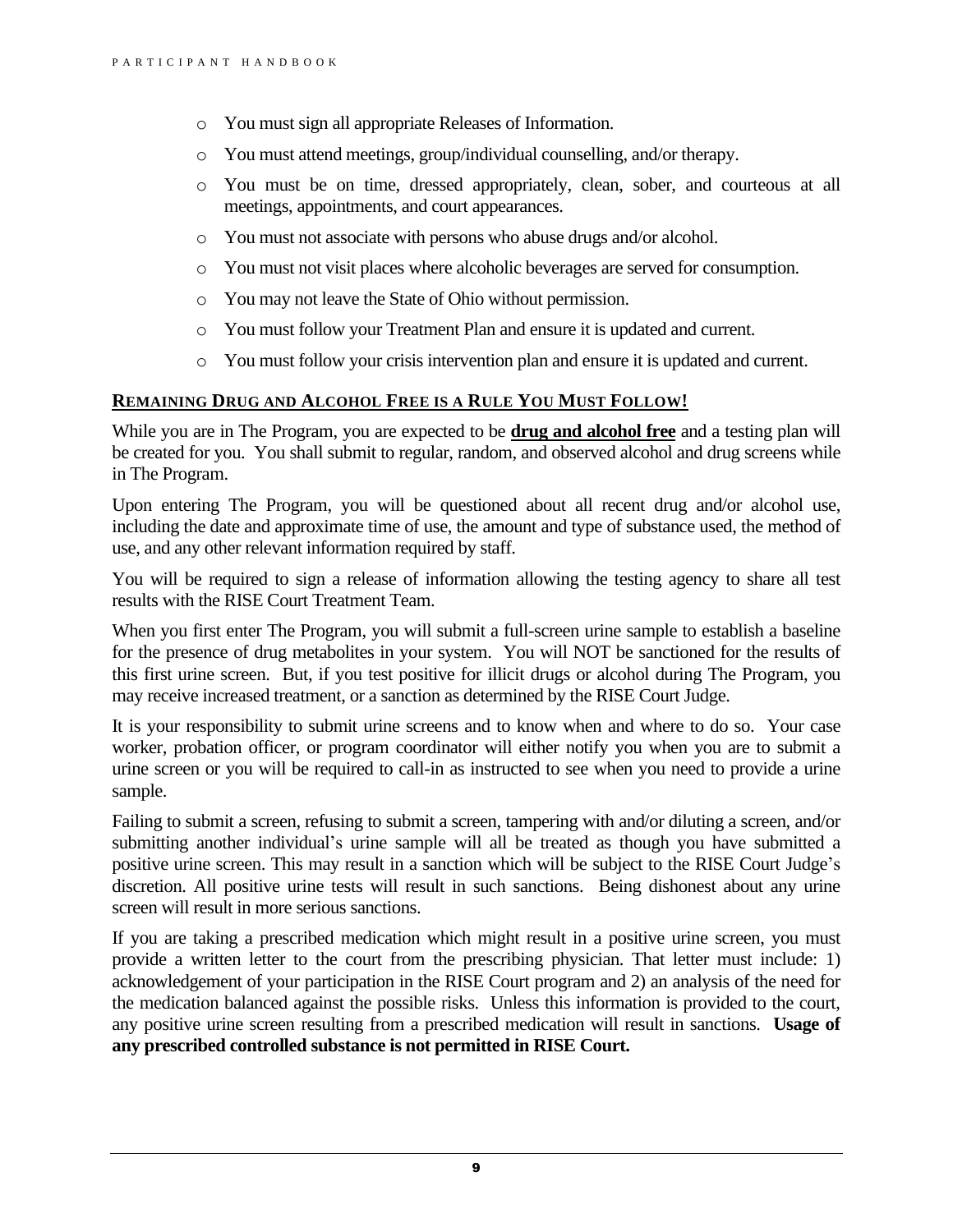In order to graduate from the RISE Court, you must show **three-hundred and sixty-five (365) consecutive days of sobriety prior** to graduation. Failure to meet this requirement will result in program extension and/or any other sanction deemed necessary by the RISE Court Judge.

#### **APPEARANCE IN COURT IS REQUIRED. FAILURE TO APPEAR FOR A SCHEDULED COURT HEARING MAY RESULT IN A WARRANT FOR YOUR ARREST OR OTHER SANCTION.**

You will be given a calendar and a journal when you are accepted into The Program. You are required to keep these up to date. You may be asked to show them to the RISE Court Judge during your court hearings.

You are welcome to bring family, friends, payees, sponsors, bosses, or other people who give you positive support to your court hearings. **Emotional and moral support from positive people is a very important part of your recovery**.

#### **YOU ARE EXPECTED TO PAY YOUR FINANCIAL OBLIGATIONS DURING THE PROGRAM.**

While there is no fee to be accepted into The Program, there may be other financial obligations, such as:

- $\triangleright$  Fines
- ➢ Court Costs
- $\triangleright$  Supervision Fees
- $\triangleright$  Restitution if applicable
- ➢ Fees associated with electronic monitoring, house arrest, SCRAM, GPS
- $\triangleright$  Fees associated with submitting urine screens

If you successfully complete The Program, the RISE Court Judge has the discretion to waive your fines, court costs, and/or supervision fees. **Restitution cannot, under any circumstances, be waived.**

#### **YOU ARE GUARANTEED CERTAIN RIGHTS WHILE PARTICIPATING IN RISE COURT.**

You have the right to:

- ➢ Participate voluntarily.
- $\triangleright$  Have all legal consequences explained to you by your attorney prior to entering The Program.
- ➢ Participate in developing and carrying out your Treatment Plan.
- ➢ Have an attorney represent you at team meetings and during court appearances.
- ➢ Available treatment services throughout The Program.

#### **This list of rights is not exhaustive. Any questions about additional rights should be directed to your attorney, case worker, or probation officer.**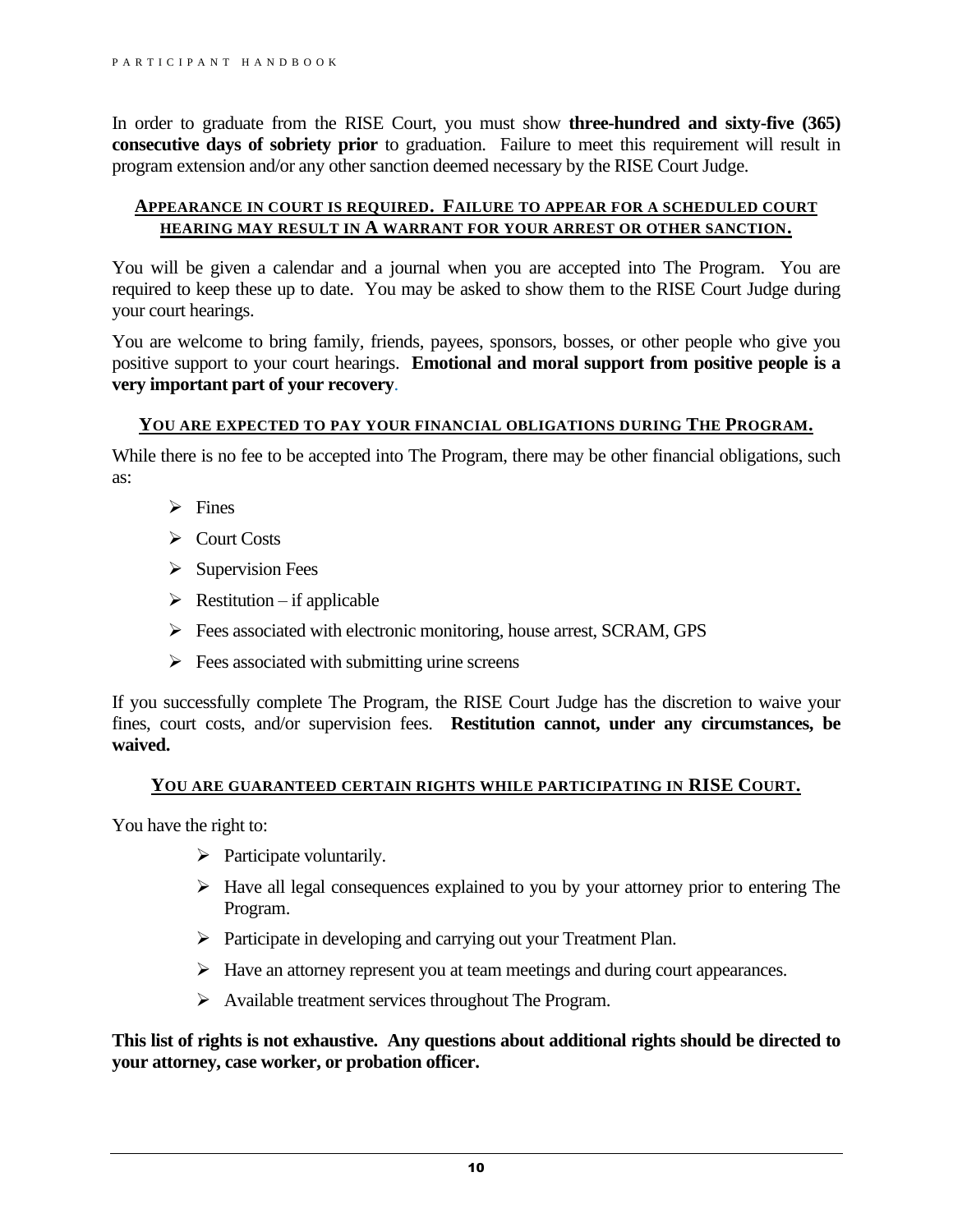# **Rewards, Incentives and Sanctions**

Rewards and Incentives are used in RISE Court to recognize and encourage progress in The Program. Sanctions are used to deter non-compliance and hold you accountable for not following the rules. A continuum of sanctions has been created for The Program and the Treatment Team will use it as a guide.

#### REWARDS AND INCENTIVES:

**Examples** of possible incentives include the following:

- ➢ Praise from the RISE Court Judge
- $\triangleright$  Certificates of accomplishment
- ➢ Transportation passes for personal use
- $\triangleright$  Gifts or gift cards
- $\triangleright$  Movement within The Program to the next phase
- $\triangleright$  Shortened time in court
- $\triangleright$  Reduced financial obligations fines, fees, court costs
- ➢ Privileges
- ➢ Graduation

#### SANCTIONS:

**Examples** of possible sanctions include the following:

- ➢ Courtroom observation
- ➢ Homework assignments
- $\triangleright$  Community service hours
- $\triangleright$  Lost privileges
- ➢ Delayed movement to next phase
- ➢ Updated assessment for treatment
- $\triangleright$  Increased reporting requirements
- $\triangleright$  Increased frequency of alcohol/drug testing
- ➢ Increased support group attendance
- ➢ Electronic monitoring GPS or SCRAM or House Arrest
- ➢ Warrant Issued
- $\triangleright$  Jail time or other incarceration
- ➢ Termination from The Program